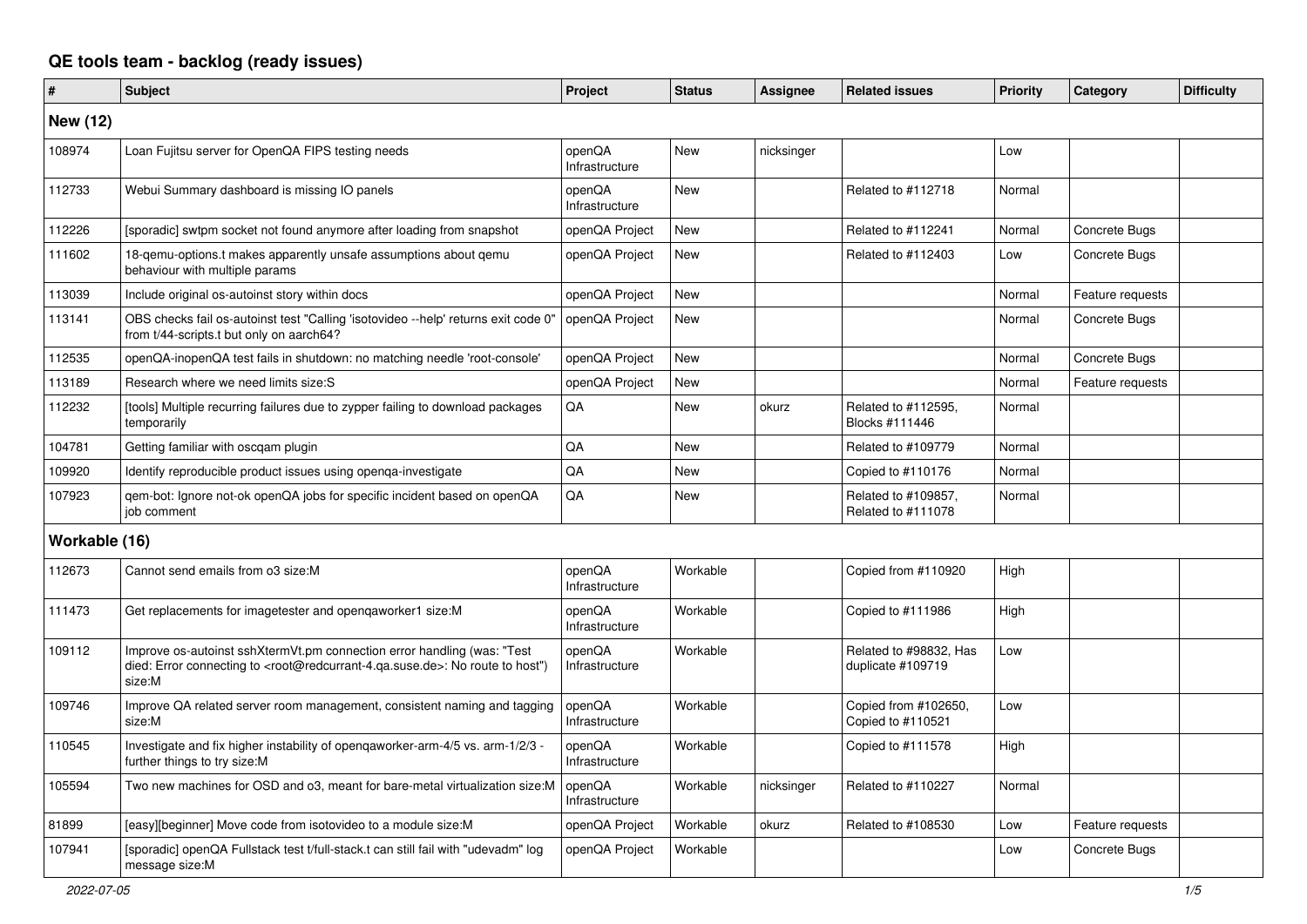| $\vert$ #       | Subject                                                                                                                                                                               | Project                  | <b>Status</b> | Assignee   | <b>Related issues</b>                                                                                                                                                              | <b>Priority</b> | Category         | <b>Difficulty</b> |
|-----------------|---------------------------------------------------------------------------------------------------------------------------------------------------------------------------------------|--------------------------|---------------|------------|------------------------------------------------------------------------------------------------------------------------------------------------------------------------------------|-----------------|------------------|-------------------|
| 106056          | [virtualization][tools] Improve retry behaviour and connection error handling in<br>backend::ipmi (was: "Fail to connect opengaipmi5-sp.ga.suse.de on our osd<br>environment") size:M | openQA Project           | Workable      |            | Related to #102650                                                                                                                                                                 | Low             | Feature requests |                   |
| 111066          | Document suggested workflows for multiple teams reviewing openQA test<br>results size:M                                                                                               | openQA Project           | Workable      |            |                                                                                                                                                                                    | Normal          | Feature requests |                   |
| 113201          | Integrate spike solution for accessing VMWare's VNC-over-websockets into<br>os-autoinst's VNC console size:M                                                                          | openQA Project           | Workable      |            |                                                                                                                                                                                    | High            | Feature requests |                   |
| 111770          | Limit finished tests on /tests, but query configurable and show complete<br>number of jobs size:S                                                                                     | openQA Project           | Workable      |            |                                                                                                                                                                                    | Low             | Feature requests |                   |
| 113138          | sporadic failure in openQA test "t/ui/23-audit-log.t" size:M                                                                                                                          | openQA Project           | Workable      |            |                                                                                                                                                                                    | High            | Concrete Bugs    |                   |
| 100967          | Use more perl signatures - openQA size:M                                                                                                                                              | openQA Project           | Workable      | okurz      | Copied from #99663,<br>Copied to #105127                                                                                                                                           | Low             | Feature requests |                   |
| 99663           | Use more perl signatures - os-autoinst size:M                                                                                                                                         | openQA Project           | Workable      | okurz      | Related to #102146,<br>Related to #104986,<br>Related to #104520,<br>Related to #106654,<br>Related to #108323,<br>Related to #110983,<br>Related to #112319,<br>Copied to #100967 | Low             | Feature requests |                   |
| 111338          | Open source https://gitlab.suse.de/qa-maintenance/mtui size:M                                                                                                                         | $\mathsf{QA}$            | Workable      |            | Copied to #111341                                                                                                                                                                  | Low             |                  |                   |
| In Progress (3) |                                                                                                                                                                                       |                          |               |            |                                                                                                                                                                                    |                 |                  |                   |
| 111992          | Deal with QEMU and OVMF default resolution being 1280x800, affecting (at<br>least) gxl size:M                                                                                         | openQA Project           | In Progress   | tinita     |                                                                                                                                                                                    | High            | Feature requests |                   |
| 95783           | Provide support for multi-machine scenarios handled by openga-investigate<br>size:M                                                                                                   | openQA Project           | In Progress   | mkittler   | Related to #103425,<br>Related to #71809,<br>Related to #69976,<br>Related to #107014,<br>Related to #110518,<br>Related to #110530,<br>Related to #110176,<br>Copied from #81859  | Normal          | Feature requests |                   |
| 111341          | Open source https://gitlab.suse.de/qa-maintenance/qam-oscplugin/ size:M                                                                                                               | QA                       | In Progress   | osukup     | Copied from #111338                                                                                                                                                                | Normal          |                  |                   |
| Blocked (35)    |                                                                                                                                                                                       |                          |               |            |                                                                                                                                                                                    |                 |                  |                   |
| 110920          | Emails from o3 are rejected by mx2.suse.de for certain sender/recipients<br>size:S                                                                                                    | openQA<br>Infrastructure | Blocked       | okurz      | Copied from #110629,<br>Copied to #112673                                                                                                                                          | High            |                  |                   |
| 103736          | Make aarch64 machine chan-1 up and running after it is broken size:M                                                                                                                  | openQA<br>Infrastructure | Blocked       | nicksinger |                                                                                                                                                                                    | High            |                  |                   |
| 97862           | More openQA worker hardware for OSD size:M                                                                                                                                            | openQA<br>Infrastructure | Blocked       | okurz      | Copied from #97043,<br>Copied to #104970                                                                                                                                           | High            |                  |                   |
| 99831           | [epic] Better handle minion tasks failing with "Job terminated unexpectedly"                                                                                                          | openQA Project           | Blocked       | mkittler   |                                                                                                                                                                                    | Normal          | Feature requests |                   |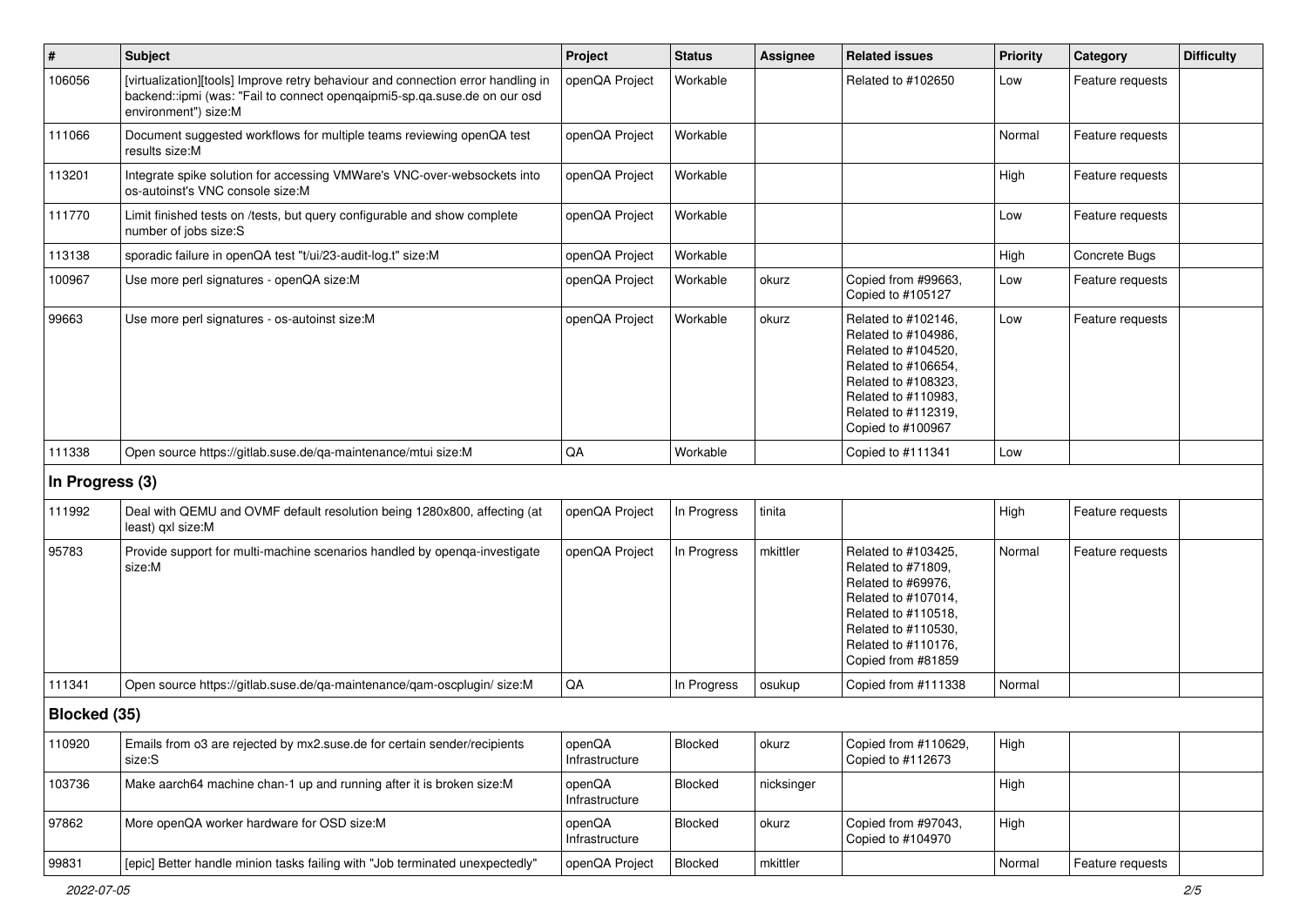| $\vert$ # | <b>Subject</b>                                                                                                                                                                                                            | Project        | <b>Status</b>  | <b>Assignee</b> | <b>Related issues</b>                                                                                                                                    | <b>Priority</b> | Category         | <b>Difficulty</b> |
|-----------|---------------------------------------------------------------------------------------------------------------------------------------------------------------------------------------------------------------------------|----------------|----------------|-----------------|----------------------------------------------------------------------------------------------------------------------------------------------------------|-----------------|------------------|-------------------|
| 103971    | [epic] Easy *re*-triggering and cloning of multi-machine tests                                                                                                                                                            | openQA Project | Blocked        | mkittler        | Related to #66071                                                                                                                                        | Normal          | Feature requests |                   |
| 109846    | [epic] Ensure all our database tables accomodate enough data, e.g. bigint for<br>id's                                                                                                                                     | openQA Project | Blocked        | okurz           | Copied from #109836                                                                                                                                      | Normal          | Feature requests |                   |
| 96263     | [epic] Exclude certain Minion tasks from "Too many Minion job failures alert"<br>alert                                                                                                                                    | openQA Project | <b>Blocked</b> | okurz           | Related to #96197,<br>Related to #98499,<br>Related to #70768                                                                                            | Normal          | Feature requests |                   |
| 101048    | [epic] Investigate and fix higher instability of opengaworker-arm-4/5 vs.<br>$arm-1/2/3$                                                                                                                                  | openQA Project | Blocked        | mkittler        | Related to #101030                                                                                                                                       | High            | Concrete Bugs    |                   |
| 92854     | [epic] limit overload of openQA webUI by heavy requests                                                                                                                                                                   | openQA Project | Blocked        | okurz           | Copied from #92770                                                                                                                                       | Normal          | Feature requests |                   |
| 91914     | [epic] Make reviewing openQA results per squad easier                                                                                                                                                                     | openQA Project | Blocked        | okurz           | Related to #52655,<br>Related to #93710,<br>Copied from #91467,<br>Copied to #99306                                                                      | Normal          | Feature requests |                   |
| 109659    | [epic] More remote workers                                                                                                                                                                                                | openQA Project | Blocked        | okurz           |                                                                                                                                                          | Low             | Feature requests |                   |
| 81060     | [epic] openQA web UI in kubernetes                                                                                                                                                                                        | openQA Project | Blocked        | okurz           | Related to #76978                                                                                                                                        | Low             | Feature requests |                   |
| 108527    | [epic] os-autoinst plugins (or wheels or leaves or scrolls) for scalable code<br>reuse of helper functions and segmented test distributions                                                                               | openQA Project | Blocked        | okurz           | Copied from #106922                                                                                                                                      | Normal          | Feature requests |                   |
| 80150     | [epic] Scale out openQA: Easier openQA setup                                                                                                                                                                              | openQA Project | Blocked        | okurz           |                                                                                                                                                          | Normal          | Feature requests |                   |
| 98472     | [epic] Scale out: Disaster recovery deployments of existing openQA<br>infrastructures                                                                                                                                     | openQA Project | Blocked        | okurz           |                                                                                                                                                          | Normal          | Feature requests |                   |
| 109656    | [epic] Stable non-gemu backends                                                                                                                                                                                           | openQA Project | <b>Blocked</b> | okurz           | Related to #99345                                                                                                                                        | Normal          | Feature requests |                   |
| 109740    | [epic] Stable os-autoinst unit tests with good coverage                                                                                                                                                                   | openQA Project | Blocked        | okurz           | Related to #109620                                                                                                                                       | Low             | Feature requests |                   |
| 98952     | [epic] t/full-stack.t sporadically fails "clickElement: element not interactable"<br>and other errors                                                                                                                     | openQA Project | Blocked        | mkittler        | Related to #101734                                                                                                                                       | Low             | Concrete Bugs    |                   |
| 111860    | [epic] Upgrade all our infrastructure, e.g. o3+osd workers+webui and<br>production workloads, to openSUSE Leap 15.4                                                                                                       | openQA Project | <b>Blocked</b> | okurz           | Copied from #99183                                                                                                                                       | Normal          | Organisational   |                   |
| 99660     | [epic] Use more perl signatures in our perl projects                                                                                                                                                                      | openQA Project | <b>Blocked</b> | okurz           |                                                                                                                                                          | Low             | Feature requests |                   |
| 99579     | [epic][retro] Follow-up to "Published QCOW images appear to be<br>uncompressed"                                                                                                                                           | openQA Project | Blocked        | okurz           | Related to #96557.<br>Copied from #99246                                                                                                                 | Low             | Organisational   |                   |
| 106922    | [epic][sporadic] openga_from_git fails in dashboard due to<br>ensure unlocked desktop not expecting password entry screen in case of<br>locked desktop auto_review:"match=desktop-runner,screenlock timed<br>out.*":retry | openQA Project | <b>Blocked</b> | okurz           | Related to #103122,<br>Related to #92092,<br>Related to #44441,<br>Related to #46589,<br>Related to #64078,<br>Copied from #106919,<br>Copied to #108527 | Normal          | Feature requests |                   |
| 100688    | [epic][virtualization][3rd party hypervisor] Add svirt backend compatibility for<br>vmware 7.0                                                                                                                            | openQA Project | Blocked        | okurz           |                                                                                                                                                          | High            | Feature requests |                   |
| 103962    | [saga][epic] Easy multi-machine handling: MM-tests as first-class citizens                                                                                                                                                | openQA Project | Blocked        | mkittler        | Copied to #112862                                                                                                                                        | Normal          | Feature requests |                   |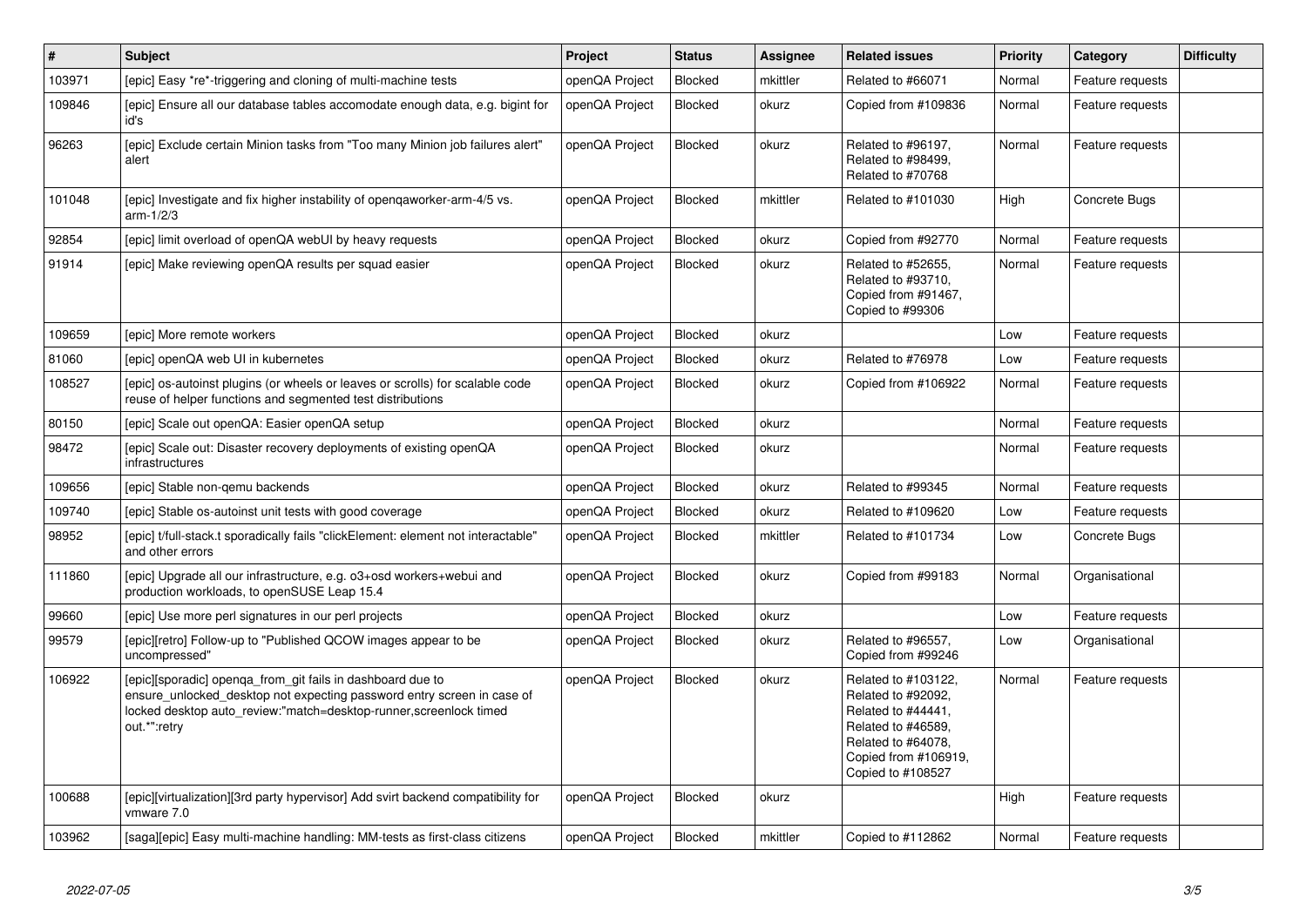| $\vert$ #     | <b>Subject</b>                                                                                                                                                                                                              | Project                  | <b>Status</b>  | Assignee  | <b>Related issues</b>                                           | <b>Priority</b> | Category         | <b>Difficulty</b> |
|---------------|-----------------------------------------------------------------------------------------------------------------------------------------------------------------------------------------------------------------------------|--------------------------|----------------|-----------|-----------------------------------------------------------------|-----------------|------------------|-------------------|
| 80142         | [saga][epic] Scale out: Redundant/load-balancing deployments of openQA,<br>easy containers, containers on kubernetes                                                                                                        | openQA Project           | Blocked        | okurz     | Related to #80466,<br>Related to #92893,<br>Related to #110497  | High            | Feature requests |                   |
| 109668        | [saga][epic] Stable and updated non-qemu backends for SLE validation                                                                                                                                                        | openQA Project           | Blocked        | okurz     | Related to #37339                                               | High            | Feature requests |                   |
| 97190         | Limit size of initial requests everywhere, e.g. /, /tests, etc., over webUI and API                                                                                                                                         | openQA Project           | <b>Blocked</b> | okurz     | Related to #41054,<br>Related to #110680,<br>Related to #110677 | Normal          | Feature requests |                   |
| 108530        | os-autoinst plugins: x11_start_program from os-autoinst-distri-openQA<br>dynamically loaded from another git repo size:M                                                                                                    | openQA Project           | <b>Blocked</b> | cdywan    | Related to #81899                                               | Normal          | Feature requests |                   |
| 110884        | [epic] Properly maintained open source mtui+oscqam                                                                                                                                                                          | QA                       | <b>Blocked</b> | okurz     |                                                                 | Normal          |                  |                   |
| 94105         | [epic] Use feedback from openga-investigate to automatically inform on github<br>pull requests, open tickets, weed out automatically failed tests                                                                           | QA                       | Blocked        | okurz     | Related to #91773,<br>Related to #107014                        | Normal          |                  |                   |
| 111347        | [saga][epic] Properly maintained Maintenance QA tooling                                                                                                                                                                     | QA                       | <b>Blocked</b> | okurz     | Copied from #99303                                              | Normal          |                  |                   |
| 91646         | [saga][epic] SUSE Maintenance QA workflows with fully automated testing,<br>approval and release                                                                                                                            | QA                       | <b>Blocked</b> | okurz     | Copied to #99303                                                | Normal          |                  |                   |
| 112367        | [tools] python-paramiko on Leap/SLE throws exception with ed25519 key<br>size:M                                                                                                                                             | QA                       | <b>Blocked</b> | jbaier cz |                                                                 | Normal          |                  |                   |
| 96539         | Conclude migration of gam.suse.de                                                                                                                                                                                           | QA                       | <b>Blocked</b> | okurz     |                                                                 | Normal          |                  |                   |
| 111446        | openQA-in-openQA tests fail due to corrupted downloaded rpm<br>auto_review:"Test died: command '.*zypper -n in<br>os-autoinst-distri-opensuse-deps' failed at<br>openga//tests/install/test distribution.pm line 1.*":retry | QA                       | <b>Blocked</b> | okurz     | Blocked by #112232                                              | Low             |                  |                   |
| Feedback (12) |                                                                                                                                                                                                                             |                          |                |           |                                                                 |                 |                  |                   |
| 111986        | Ensure uno.openqanet.opensuse.org is properly used                                                                                                                                                                          | openQA<br>Infrastructure | Feedback       | okurz     | Copied from #111473                                             | Normal          |                  |                   |
| 111171        | Handle installation of new FC switch                                                                                                                                                                                        | openQA<br>Infrastructure | Feedback       | okurz     |                                                                 | Low             |                  |                   |
| 112916        | postgresql.conf is invalid after recent salt changes size:M                                                                                                                                                                 | openQA<br>Infrastructure | Feedback       | okurz     | Copied from #112718                                             | Normal          |                  |                   |
| 113219        | Create a master label at job group level to label all the jobs in the same build                                                                                                                                            | openQA Project           | Feedback       | okurz     |                                                                 | Normal          | Feature requests |                   |
| 112265        | Just use bigint in all our database tables (for auto-incremented ID-columns)                                                                                                                                                | openQA Project           | Feedback       | mkittler  | Related to #112718                                              | Normal          | Feature requests |                   |
| 111470        | Reconsider folding ok results by default and/or uncollapse all on<br>/tests/overview                                                                                                                                        | openQA Project           | Feedback       | mkittler  | Copied from #110719                                             | Normal          | Feature requests |                   |
| 111989        | Seems like o3 machines do not automatically reboot anymore, likely because<br>we continuously call `zypper dup` so that the nightly upgrades don't find any<br>changes? size:M                                              | openQA Project           | Feedback       | okurz     | Copied from #105379                                             | Normal          | Concrete Bugs    |                   |
| 113030        | test distribution directory git revision can be parsed as "UNKNOWN" and<br>openQA investigation fails to show test git log                                                                                                  | openQA Project           | Feedback       | okurz     |                                                                 | High            | Concrete Bugs    |                   |